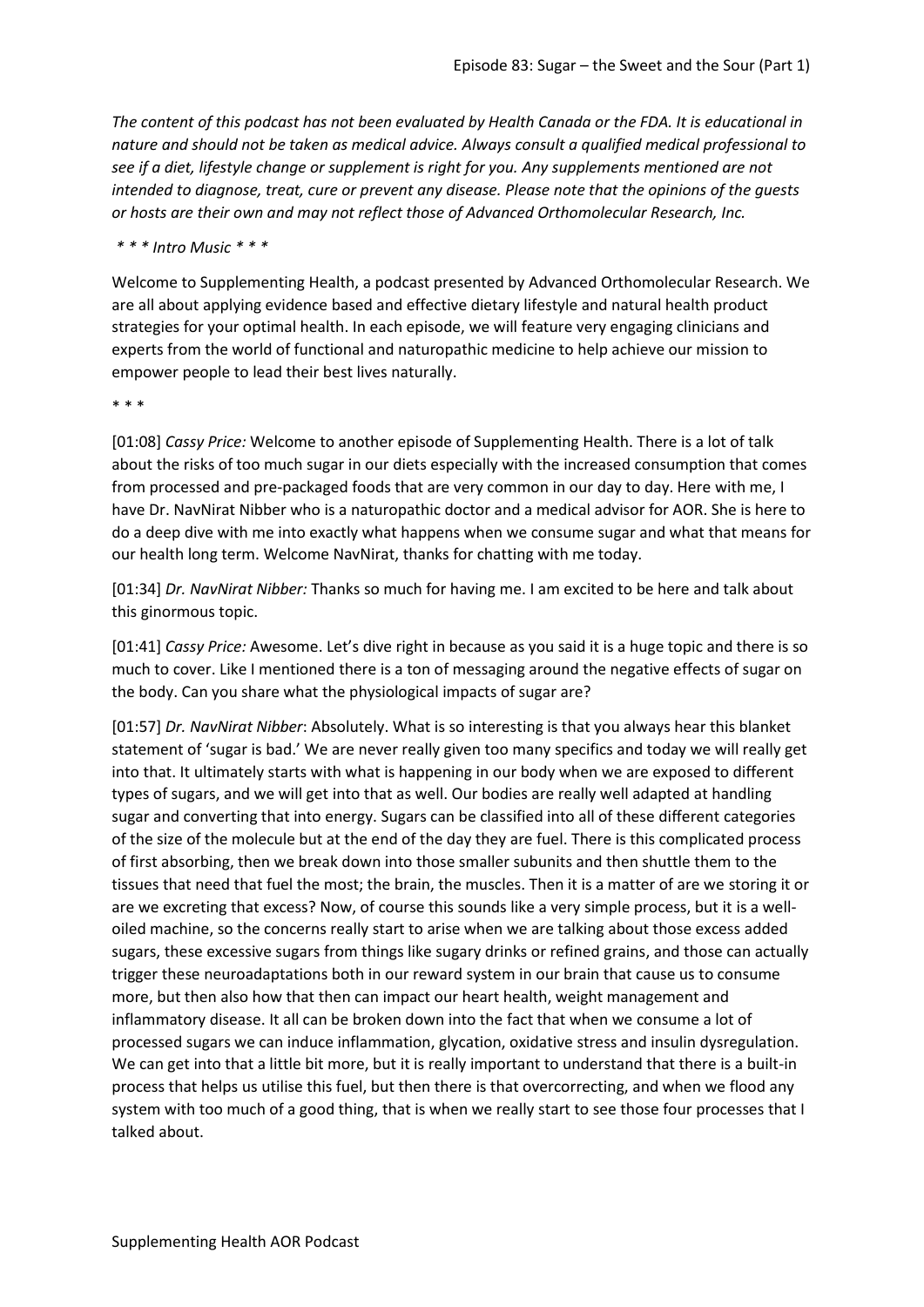[04:19] *Cassy Price:* You mentioned the brain and the muscles, do all of our tissues and organs utilise the energy from sugar or are there certain ones that are more inclined to utilise glucose and the energy that comes from that sugar?

[04:33] *Dr. NavNirat Nibber*: Yes, ultimately every cell will utilise these fuel sources, however there is an order of preference. We start with the brain; brain will always get preferential utilisation. Obviously, the different types of sugars will also have different impacts on the brain. So compared to other organs, our brain, it has a disproportionate energy requirement relative to its weight, compared to muscles which are heavy weight, they don't need as much of it. I guess the answer to that question is it depends on the usage and the tissue type and yes, there is quite a lot of variability there, but our brain always kind of gets the preference first.

[05:29] *Cassy Price*: Fair enough. I guess it kind of runs the show, right? So that makes sense. Can the body tell the difference between naturally occurring sugars and those that are added in in manufacturing or that are sugar replacements, or does it treat them all the same?

[05:45] *Dr. NavNirat Nibber*: Yes, so this is a bit of a tricky question because ultimately, at the end of the day, the body will break it down into the glucose, the fructose and they are called monosaccharides. Fructose and glucose. Then you can get disaccharides which are sucrose and lactose. Each of them do have different impacts, but the body can distinguish between the proportions between each of those. Once it is fully broken down, I guess then sugar is sugar but the process of breaking down has significant impacts, and they are preferentially sorted. For example, when we talk about added sugars, we are talking about those high-fructose corn syrups which do have negative impacts or sucrose which is our table sugar. High-fructose corn syrup is actually 55% of that fructose, so anything above that. Again it's that proportion of how it is made up, is really going to change both its metabolism, absorption and then ultimate impacts. But the sugar molecule itself once in the tissue can then be used as a fuel, so it depends on whether it is a fructose or the glucose.

[07:24] *Cassy Price:* Another term that comes up a lot when we are talking about excess sugar and eating sugar in the diet regularly is insulin resistance. What actually leads to cases of insulin resistance?

[07:40] *Dr. NavNirat Nibber:* Insulin resistance is this really complex and fascinating area of research and pathology. Insulin resistance is a progressive, reversible state, that really is the result of our ability or inability to take up glucose into the cells, because once it is absorbed it then needs to go into the cell, and insulin facilitates that movement or that transmission. Insulin resistance begins to develop when those responders are no longer listening. Those locks on the door are either not being as sensitive so the glucose is just sitting in circulation, where really it should be being taken up into the cell. Like I mentioned, it is progressive and reversible. There are periods of our lives where we are naturally more insulin resistant, such as during growth spirts and pregnancy. It often gets correlated directly with diabetes and blood sugar dysregulation, but I think the more appropriate and correct term is that it precedes and is more of a process that can lead to the development of diabetes rather than them being one and the same.

[09:14] *Cassy Price:* Are the symptoms very similar then to diabetes or does insulin resistance have its own set of signs and symptoms that people can be looking out for?

[09:22] *Dr. NavNirat Nibber:* Because the insulin resistance precedes generally the development of diabetes, which is a disease, there is some overlap in symptoms but there are earlier signs that you can start to tell. With insulin resistance, things like skin tags, acanthosis nigricans – so that is that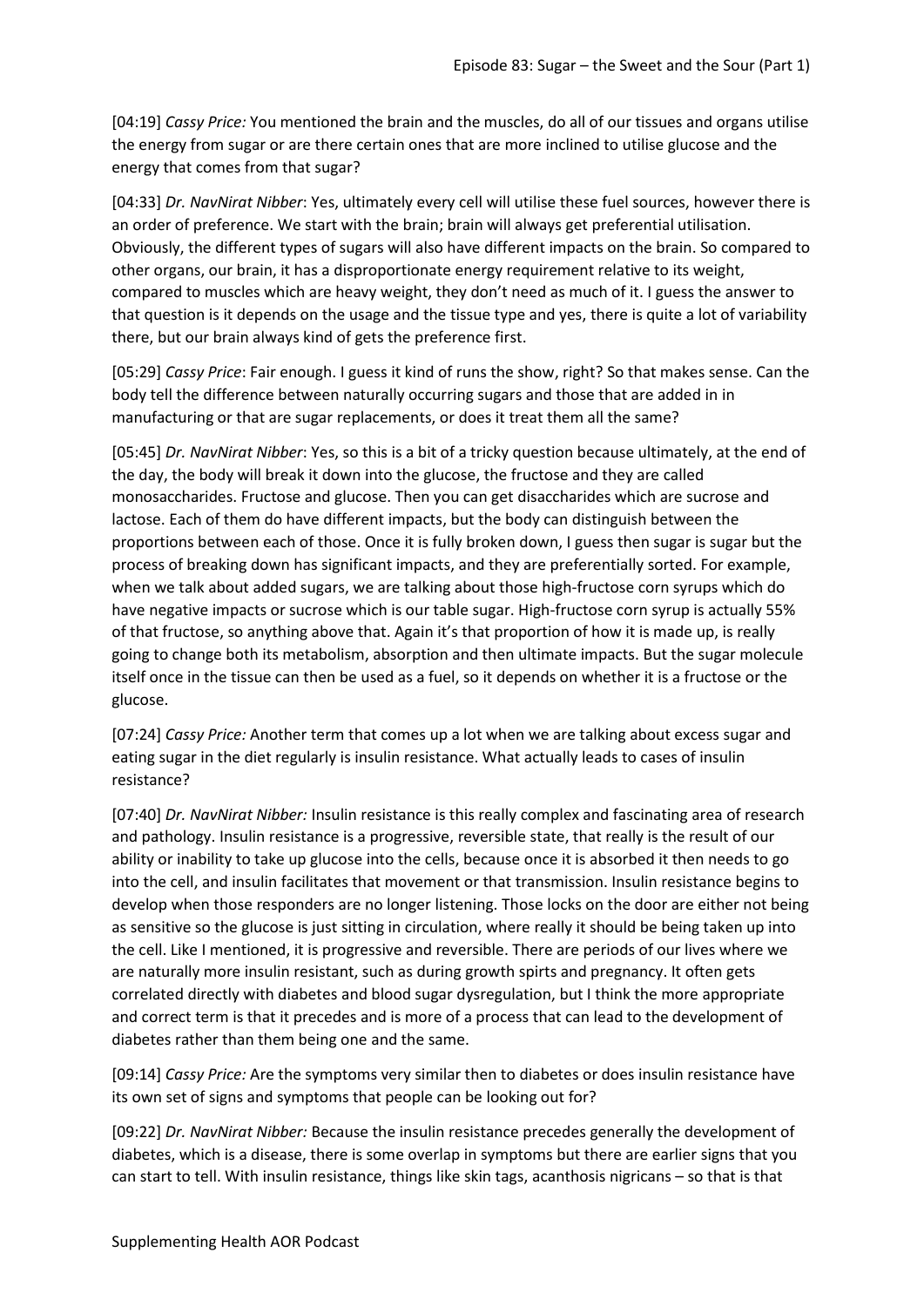dark patches of skin on your neck and armpits, excessive thirst - which we know is one of those telltale signs of diabetes, a lot of that abdominal weight gain, fatigue and excessive urination. Those are all also signs of the insulin resistance and can again, precede those really vast changes in blood glucose dysregulation that leads to diabetes.

[10:16] *Cassy Price:* You mentioned that it is kind of a spectrum or a process that you could be on for insulin resistance, how can people correct it, or does it change depending on how far along that process someone is to how they would treat their insulin resistance?

[10:36] *Dr. NavNirat Nibber:* That is exactly correct. It is progressive, so there does at some point come a point of, I wouldn't say no return but difficult return, much more difficult. There are modifiable and nonmodifiable factors associated with that progression. Our genetics can help dictate how sensitive we are initially to the insulin. *Do we need a lot of insulin to help get that glucose in or do we need a little bit*? is kind of set from a genetic point of view. Those modifiable risk factors again would be the lifestyle, things like exercise, and the types of foods that we are eating particularly the sugar content – there are two terms the glycemic index and the glycemic load of these foods. They are going to help dictate how our body responds to that sugar and how much sugar there is in those foods. Those are considered modifiable. If we start to be mindful of those modifiable risk factors early on, then it is more likely to be able to reverse an insulin resistance than we would be if you just keep consuming those things.

[12:05] *Cassy Price:* You mentioned both glycemic index and glycemic load. What is the difference between the two?

[12:12] *Dr. NavNirat Nibber:* Thank you for asking this because so many people don't know the difference and often just go to glycemic index because I think that is the one that has more of the fame. Glycemic index is how fast the carbohydrates or the sugars are actually broken down and enter into your blood stream, whereas the glycemic load is the actual total amount of those sugars in a serving of a particular food. When I am saying 'sugars' here, I am using them more as the carbohydrates, those simple carbohydrates, rather than, well it can also include those added carbohydrates. But it is important to understand again, those ratios and to put into context what is both the glycemic index and the glycemic load. A lot of times when guidelines say "avoid foods" like carrots have a high glycemic index, but carrots as we know are quite good for us. So yes, the carrots do infuse those sugars into the system but the glycemic load that they have is actually quite low, so it is not like there is a ton of sugar in that food anyway. Also, it is in combination with fibres and all these antioxidants. It is very important when we are talking about management to look at both glycemic index and glycemic load.

[13:48] *Cassy Price:* When you are looking at the glycemic index diet and there is the list of green foods, yellow foods and red foods, is the glycemic load taken into account when those lists are created or is that an additional factor that should be considered?

[14:03] *Dr. NavNirat Nibber:* That is a very good point. Up until recently it hasn't been considered but I think more and more research that comes up, more and more of the diabetes support literature that is coming out, is taking into account the glycemic load. I think it would depend more on where you are getting your information and how current it is.

[14:27] *Cassy Price:* How does eating with the index in mind help to correct insulin resistance?

[14:36] *Dr. NavNirat Nibber:* Essentially what you are doing is that you are ensuring that when you are intaking glucose and absorbing it, then you can slowly infuse that sugar overtime, so the insulin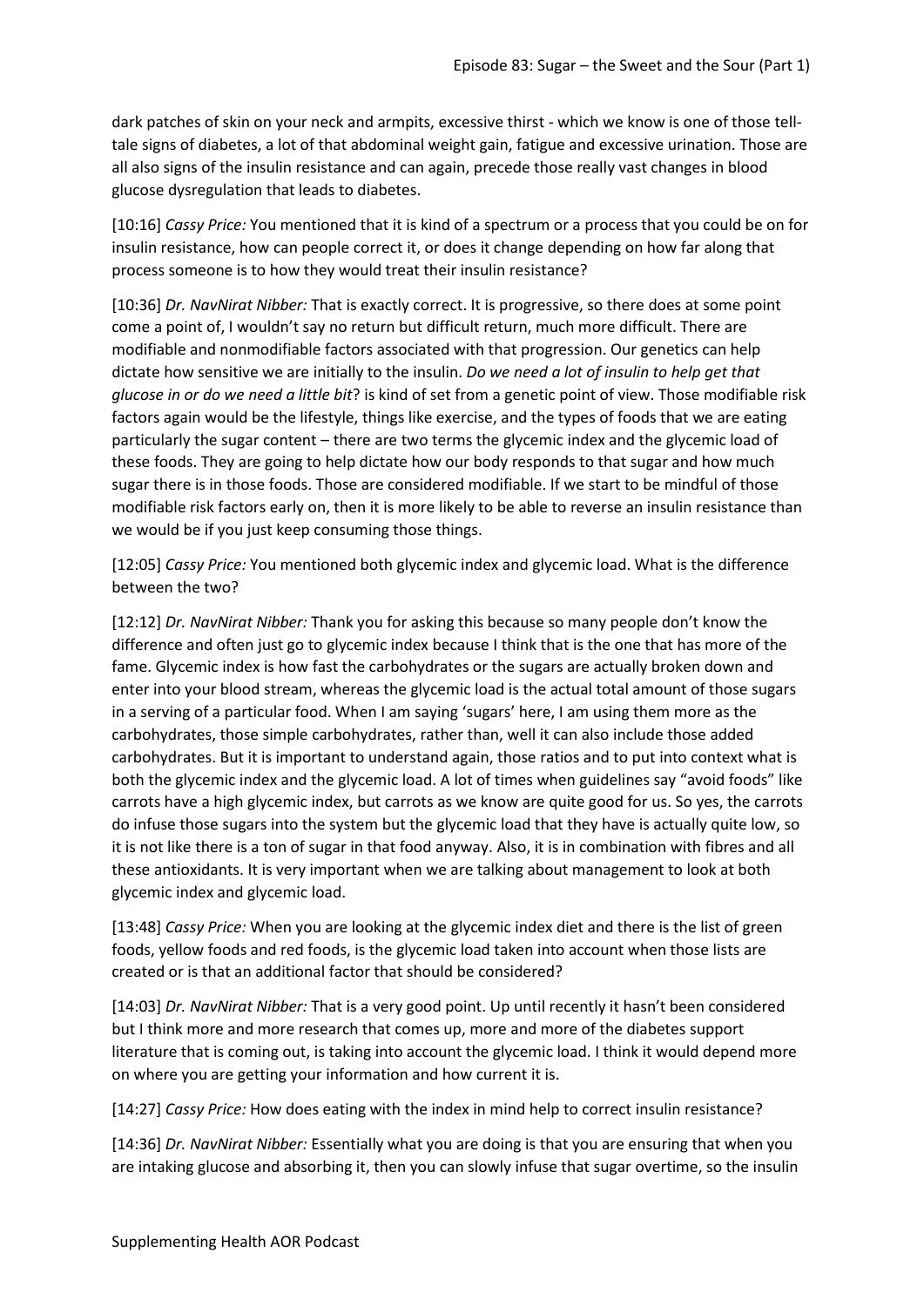isn't being hit all at once to have to help absorb all of this glucose all at once. It is like if you are at a line or at a grocery store, and everybody comes in all at once and then you only have a certain number of cashiers to process that, versus if people are slowly trickling in - it is less of a burden for those cashiers. Essentially with low glycemic index food and glycemic load food you are saying we are going to regulate how much is actually coming in, so that the insulin and the insulin receptors aren't overburdened, so there isn't this huge flux all at once.

[15:46] *Cassy Price:* For people that want to take the glycemic load into consideration when they are choosing their foods, are there things they should be looking for on the labels to decide where they would fit on the spectrum?

[15:59] *Dr. NavNirat Nibber:* Yes. That would be the total amount of sugars in the foods. Again, with vegetables and stuff we are not looking at packaging but when we are looking at added sugars, we really want to be mindful of, on those packages, making sure that it is less than 5% of our daily caloric intake from the sugar. Anything where it says 24 g of sugar, this is really where we need to be careful and cognisant. Always be looking at the serving size of each of these foods because sometimes they will give you sugar content just for a small portion, but as we know sometimes, we eat the whole box of macaroni, and then you are looking at your total. Calculate your total sugar intake for the day and it should be less than 5% of your total caloric intake. If you are at 1,200 calories a day which is quite low, maybe that'd be for weight loss – let's do 2,100 calories a day, then you want to be at that less than 5%. There are a lot of tools and apps, like MyFitnessPal, that I think people are using more often to understand the breakdown and how they're consuming their macros and then how added sugars can play into that. I think that is kind of an exciting opportunity now that we have. These tools are right in our pocket to help us manage that.

[17:38] *Cassy Price:* It is true. You just have to be good about actually logging all the stuff that you're eating so that you can see a true picture of it, right? When you are mentioning the portion sizes, I know drinks are a terrible culprit for that. They will say for 250ml but the bottle will be 500ml or something, so you are actually getting double the sugar that it makes it seem like.

[18:01] *Dr. NavNirat Nibber:* [18:01 inaudible] actually recommended with children to not drink fruit juices before the age of one because of that really high sugar content. I would argue that that could even be increased in age. Most of us shouldn't be drinking these really, really high sugar concentrated drinks. In fact, juices present this interesting conundrum because everybody thinks "*hey, this is fruit, it's fruit sugars, so they must be good*." But fruit sugars are usually in our body and throughout history have been considered manageable because fruit comes as a whole fruit, that you're adding in these fibres, you are adding in all of these other components that change the total weight of the sugar in that fruit, so that you are not getting this influx of sugars all at once. What juices do is they distil and concentrate those sugars so that you are again, getting that hit all at once. Which really changes, while it might be from the same source, it does change how your body is going to react to it.

[19:25] *Cassy Price:* That is actually one of the things that I was wondering about. The different types of sugar that you mentioned, like fructose, glucose, sucrose, lactose, etc. do they impact the insulin resistance response differently depending on which sugar you are consuming?

[19:47*] Dr. NavNirat Nibber:* Yes. The difference lies in the different pathways of metabolism. We know that glucose is absorbed and causes this insulin response. But then something like fructose, that consumption is not insulin mediated, so it is actually going to your liver and then being broken down and metabolised into glucose from the liver. That pathway is going to look very different.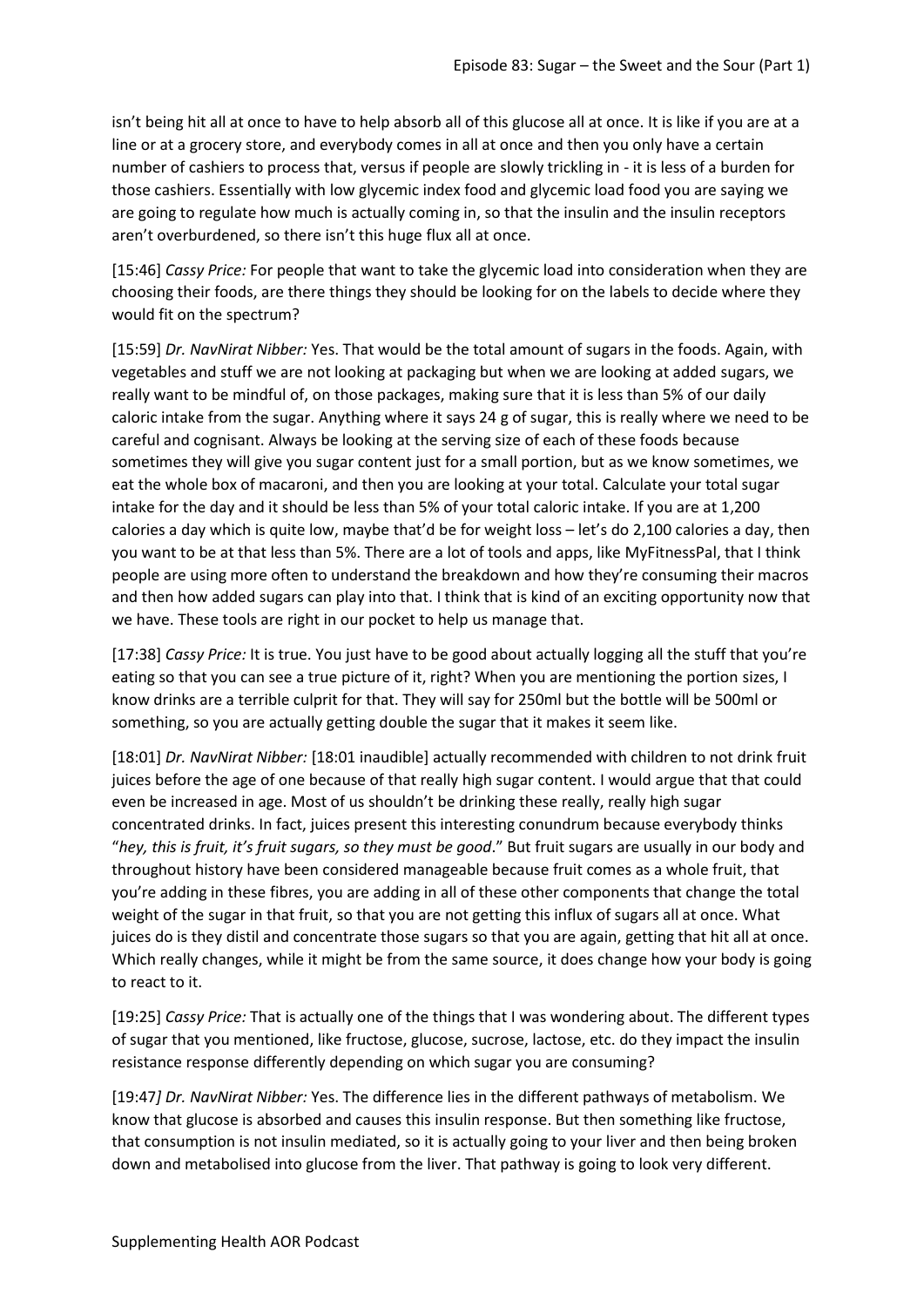Lactose has to then be modified in the microbiome and often times it gets used as a prebiotic so absolutely what is going to happen is, there are lots of charts that help support the grading and the impact of each of these different molecules, but it will tell us what your insulin response is going to be. Fructose is not going to have that. Glucose in different foods you can see depending on fibre intake how that is going to change. What is interesting is that our insulin response can be measured. The gold standard is quite an invasive process for assessing your insulin response. It is a eugenic clamp technique which is not super accessible, but what we can see in certain measuring is serum blood flow. So, if we have blood sugar and that we do have really fast tests for. You can start to see after eating and consuming different foods how your blood sugar is starting to respond. What was interesting is there was a study that was done, I want to say in 2015, subjects received a drink that was either pure fructose or glucose. Then they also did a functional MRI. They were actually seeing where it goes in the brain. What was interesting is that the group receiving the glucose has this significantly reduced amount of the cerebral blood flow into this particular area of the brain that is responsive for that blood sugar reward pathway. It was diverting more of the blood flow to this nutritive reward pathway. It was saying "*let's make sure that there is a shut off mechanism so that when we are full and we have received the nutrients that we need it can shut off*." Whereas the fructose group, it didn't really reduce that hunger, so they didn't get that shut off mechanism. That is often why anything that is really high in fructose is not going to induce your satiety. So, you can actually then end up increasing a lot of the total calories consumed because it is not activating that same nutritive reward pathway in your brain. I thought that was really interesting from the brain perspective and this can get really complicated really fast, but just that, each of our responses is going to be so different depending on what sugar we are exposed to. Yeah, both from the insulin management perspective, the hormones that it is supporting, then also from your brain response and the neurotransmitters that are being activated and the reward pathways in your brain.

[23:55] *Cassy Price:* It is super interesting. Then there is the perspective out there that natural sweeteners such as honey or maple syrup are considered healthier, is that really true in this context?

[24:14] *Dr. NavNirat Nibber:* Like a good naturopath I am going to say that it depends on the person. It depends on how – again, we mentioned those genetic components and all of these things, when we look at the breakdown of things like honey which is 30% glucose and 40% fructose, what we are seeing is all of these honey, maple syrup, agave, they are all going to have different components of their fructose and glucose combinations, because they are disaccharides, so they still have to be broken down to monosaccharides. In someone who is fairly insulin competent, and they have good sensitivity, they may be better attuned at something that has an appropriate ratio that skews more towards glucose because that is going to be how it gets taken up into the cells. Then, also we need to look at someone's liver status. Are they able to, if there is a high fructose content, are they able to have liver functioning that will allow for appropriate breakdown of that fructose and excretion? Or is it just going to sit there and increase your triglycerides and again lead to more weight gain and basically is it going to wreak havoc in the liver? The natural sweeteners, whether they are good or bad, depends on who they are in, but is it preferential to something like the table sugar or the highfructose corn syrup? Yes.

[26:06] *Cassy Price:* Makes sense. Shifting a little bit, everyday there is more and more exposure to artificially sweetened foods and drinks. Even in some cases supplements and stuff are now using them like if you take gummy supplements or some of the drink powders, they are now sweetened with sucrose or aspartame or any of these artificial sweeteners. Are there any concerns around using those artificial sweeteners? They are made out to be a healthier option, but how do they fit into this picture?